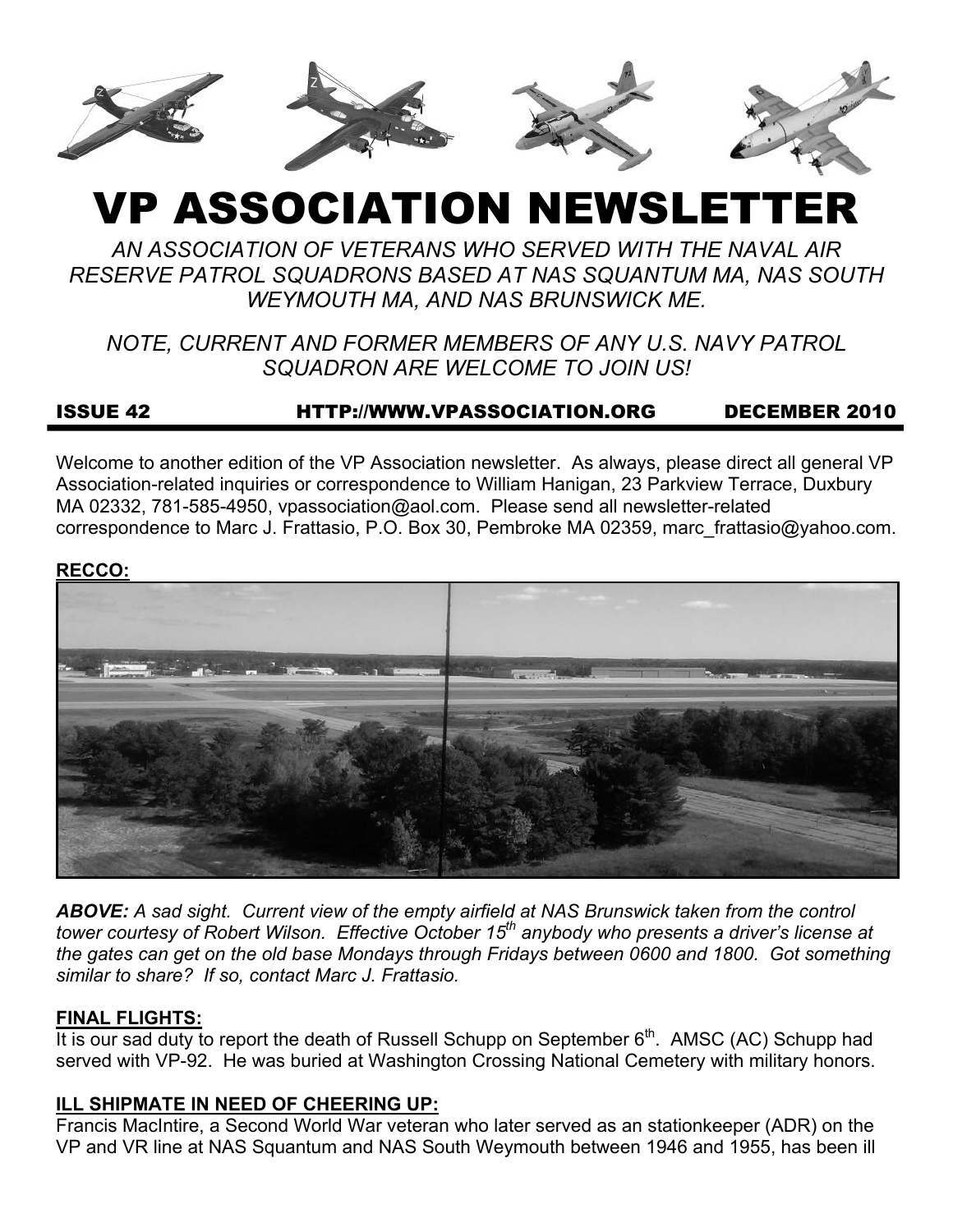and basically stuck at home for the past several months. Francis would appreciate hearing from any of his old Navy friends. You can write to Francis at 114 Hill Street, Raynham MA 02767 or call him at 508-821-4783.

## **ADMIN FUND DONATIONS:**

The VP Association has no dues. Voluntary contributions are always welcome to help defray the cost of printing and mailing newsletters to shipmates without e-mail. We'd like to thank Jim Angeley, Tom Carroll, Jim Chadwick, Les Connolly, Julian Demeo, Marty Diller, John Donatello, George Driscoll, Marc Frattasio, Allan Gilman, Bob Hickock, Paul Lapinski, Dana Larsen, Joe McCann, Jim Oliva, Dan Ready, Art Ricca, Bob Shelton, Harvey Shore, Fred Squires, George Swallow, Charlie Sylvia, Herb Tallent, Jim Tanner, and Bill Williams for their recent contributions to the VP Association admin fund.

Because of the way we operate we have to keep our expenses to a minimum. If you have an e-mail address and have been receiving your newsletter through the U.S. Postal Service please send an e-mail to Bill Hanigan ASAP so we can start sending your newsletter to you via e-mail instead (which costs us nothing). Also, please let Bill Hanigan know if you move or if your e-mail address changes.

#### **RECENT CHANGES OF ADDRESS:**

| <b>Steve Baxter</b>          |  |
|------------------------------|--|
| 509 Pomona Ave               |  |
| Coronado, CA 92118           |  |
| Steven.Baxter@ccsg7.navy.mil |  |

Jay Salhanick 75 Flagg St Bridgewater, MA 02324 jaysal3109@yahoo.com

Please note new e-mail addresses for Fred Cantu at xp3bift@comcast.net, Fran Creney at fcreney@comcast.net, Brenda Thomas at harleycpo@yahoo.com, and Larry Rogers at rogers.ler321@gmail.com.

#### **NEW MEMBERS:**

| Marc Bussiere                                   | Ronald P. Cosgrove                                                              | <b>Marty Diller</b>                                                         | Paul E. Dormont                                                                   | Ernie Farren                                            |
|-------------------------------------------------|---------------------------------------------------------------------------------|-----------------------------------------------------------------------------|-----------------------------------------------------------------------------------|---------------------------------------------------------|
| 68 Christian Ln                                 | 27710 Twelfth Tee Ct                                                            | 95 McKeen St                                                                | 20 Possum Way                                                                     | L 76 Shellback Way                                      |
| Whately, MA 01373<br>bussieremarc@aol.com       | Huffman, TX 77336<br>navypilotcoz@yahoo.com<br>VP-48, VP-31, VP-94              | Brunswick, ME 04011<br>mgdiller@comcast.net<br>VP-50, VP-31, VP-10          | New Providence, NJ 07984<br>pedormont@msn.com<br>VP-92                            | Mashpee, MA 02649<br>ernestfarren@verizon.net<br>VP-914 |
| Barry LaFrance<br>lafranceba@yahoo.com<br>VP-92 | Louise Leavitt<br>81 Willow Grove Rd<br>Brunswick, ME 04011<br>lleavitt@gwi.net | Robbie Rankin<br>247 Park St<br>Wrentham, MA 02093<br>robrankin@comcast.net | Nick Russell<br>537 Houatter Rd<br>Grayson, KY 41143<br>bigruss_usn_vet@yahoo.com |                                                         |
|                                                 | VP-10, VP-92                                                                    | VP-MAU                                                                      | VP-26                                                                             |                                                         |

#### **RECENT VP ASSOCIATION ANNUAL REUNION A SUCCESS!**

The VP Association Annual Reunion held at Hanscom AFB in Bedford, MA on Saturday September 25<sup>th</sup> was a terrific success. Over 100 VP Association members and their guests attended this year.

Paul Lapinski generously provided everybody with a CD ROM that he created filled with hundreds of digital images of NAS South Weymouth. Our guest speaker, former VP-92 C.O. CAPT Tom Reck, provided a fascinating presentation on the current and future state of reserve maritime patrol aviation. Former VP-92 flight engineer turned C-130 loadmaster Richard Volk was also there in his USAF dress blues for perhaps the last time as he's now retired from the Rhode Island Air National Guard.

We hold our reunion every year at Hanscom AFB on a Saturday in September. Please consider joining us next year. It's never too early to put the Annual Reunion on your calendar. Do it today!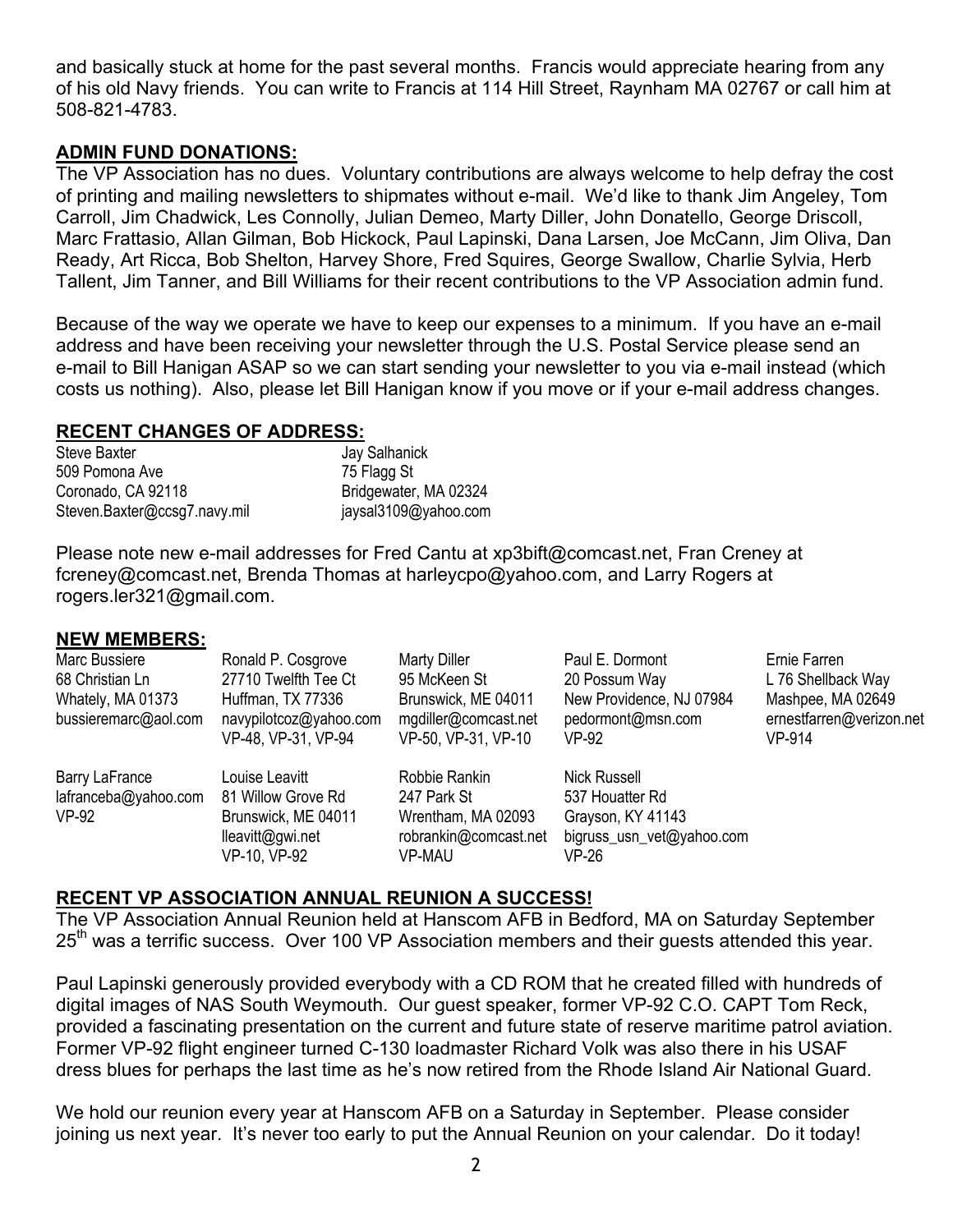

*ABOVE: Overview of the banquet hall and just some of the people at the 2010 VP Association reunion. BELOW LEFT: Deidre Gendron and former VP-92 flight engineer and RI-ANG loadmaster MSGT Richard Volk. BELOW RIGHT: Former VP-92 C.O. and guest speaker CAPT Tom Reck.* 



# **VP-92's DARRELL DAVIS BACK FROM MONTENEGRO:**

Darrell Davis, who was formerly an Aviation Ordnanceman with VP-92 and is now an officer in the Maine National Guard, is back home in Kennebunk, ME after having been activated to run the Office of Defense Cooperation at the American embassy in Montenegro. If you served with Darrell in VP-92 drop him a note at darrell.davis@yahoo.com.

# **FORMER VP-92 C.O. PLACES THIRD IN RECENT NEW YORK PRIMARY:**

Former VP-92 commanding officer (October 1996 to February 1998) and VP Association member Sean Coffee, CAPT USNR-R, came in third place out of the five Democratic Party candidates who recently competed in the primary election to get on the ballot for Attorney General of New York State.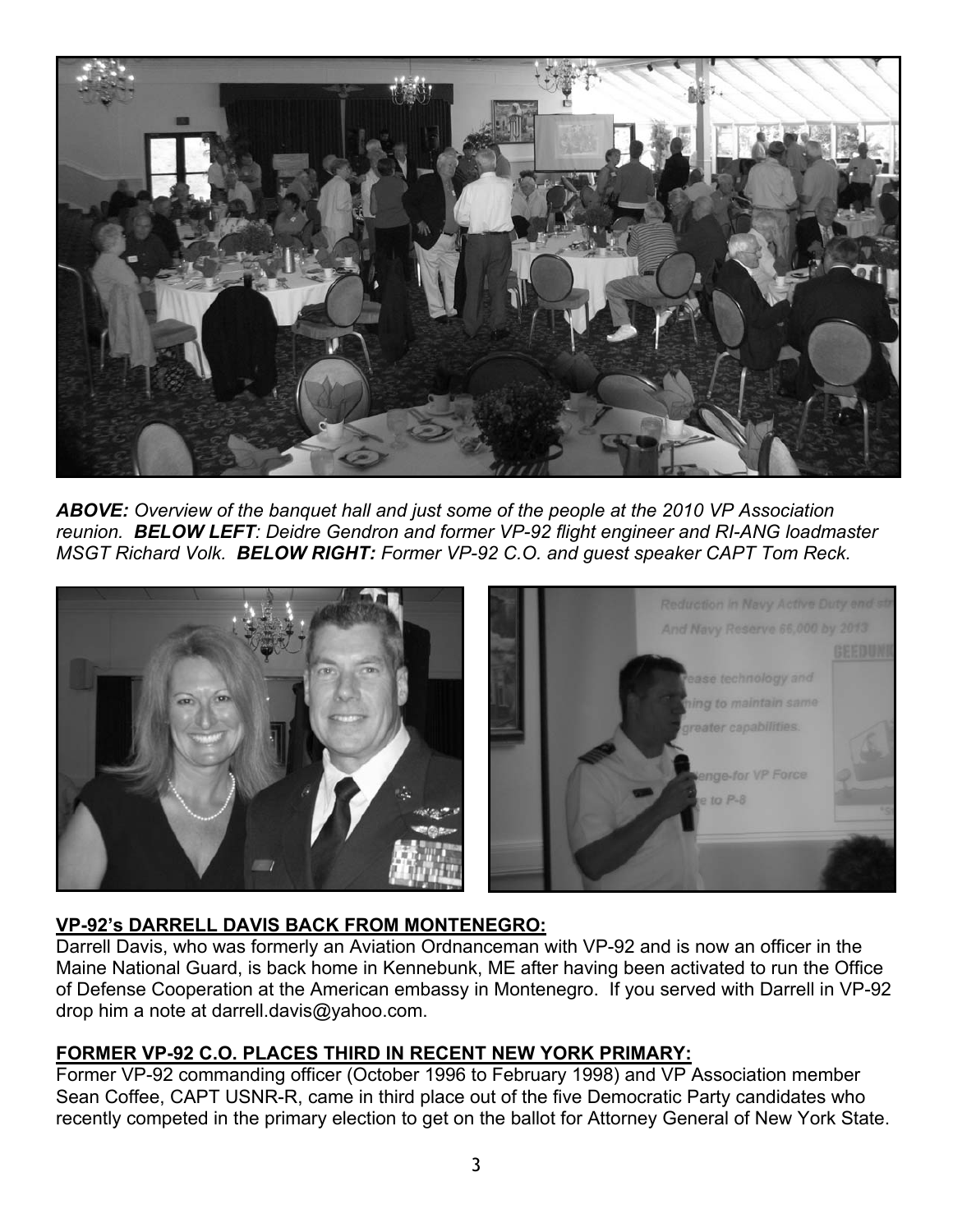# **RETIRED NAVAL AIRCREWMEN TAKE TO THE AIR AGAIN:**



Former VP-92 AWs George Driscoll and Bob Mandeville took to the air in a vintage Piper J-3 Cub at Cranland (Monponsett) Airport in Halifax, MA on Sunday September 19<sup>th</sup>. Here's George giving Bob (the photographer) a thumbs-up before heading up with pilot Damian Frattasio (your newsletter editor's brother). As noted in the last issue the newsletter, a local chapter of the Experimental Aircraft Association (EAA) hosts a pancake breakfast and fly-in at the Cranland Airport on every third Sunday of the month from April through October. The breakfast costs only \$6 per person, starts around 8 AM, and the fly-in itself continues until around 10. Check it out!

## **HELP WANTED:**

John Donatello, who was with VP-911, VP-912, and VP-913 between 1960 and 1968, is looking for any VP-912 crew photos. He says that he'll gladly pay whatever it costs to have copies made. Note, you can have very inexpensive copies of photos made at your local Walmart. John flew with Tony Piscopo and CDR Olford. If you can help him, e-mail him at donatej@juno.com or call 801-253-4689.

# **FIRST MID-LIFE UPGRADE P-3 ORION DELIVERED BY LOCKHEED MARTIN (Press Release):**



*ABOVE: The first P-3 Orion to receive Mid-Life Upgrade enhancements was re-delivered to U.S. Customs and Border Protection in ceremonies on July 13 and flown for the first time as seen here on July 19 from the Lockheed Martin facility without its familiar radar rotodome. Lockheed Martin Photo.* 

The first Lockheed Martin P-3 Orion with new Mid-Life Upgrade (MLU) enhancements was delivered to U.S. Customs and Border Protection officials in ceremonies at Greenville, SC, Tuesday. The newly re-winged P-3 will soon make its first flight and will immediately be a game-changer for U.S.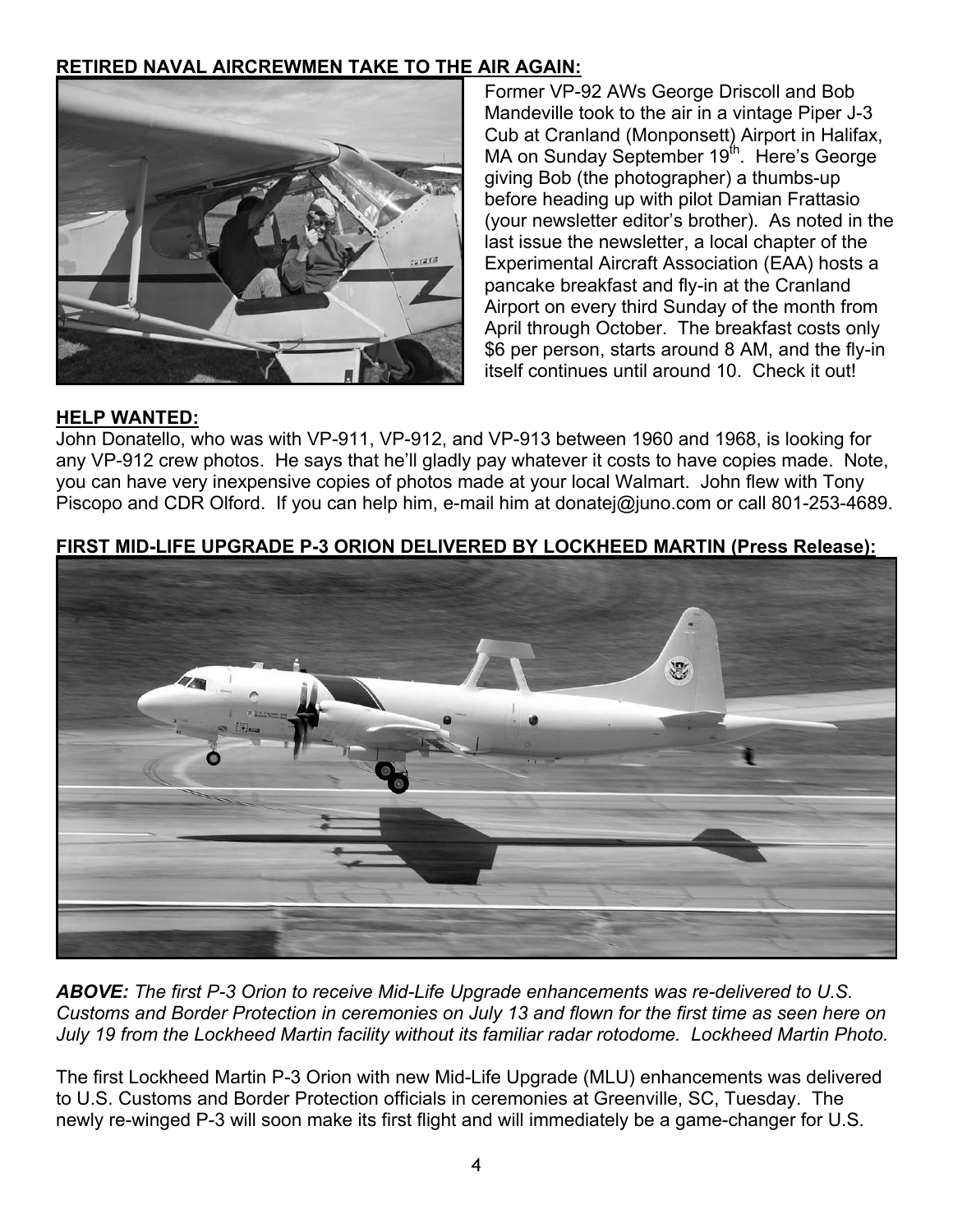Customs and Border Protection. This aircraft is the first of many that will benefit with increased availability and reliability for critical homeland security missions.

"The P-3 Orion is unsurpassed in its flexibility in maritime patrol and reconnaissance," said Ralph Heath, president of Lockheed Martin Aeronautics. "The Mid-Life Upgrade will ensure this national asset continues to provide second-to-none service for the next 20 years."

The P-3 MLU program replaces the aircraft outer wings, center wing lower surface and horizontal stabilizer with new production components. U.S. Customs and Border Protection will receive up to 14 upgraded P-3s for deliveries planned through 2015. This first CBP MLU aircraft was completed in 14 months. To date, Lockheed Martin has 52 MLU kits under contract with six operators from four nations.

"(W)e are committed to providing them (U.S. Customs and Border Protection) with modernization enhancements to sustain the P-3 for decades to come," said Ray Burick, Lockheed Martin P-3 Programs vice president. "The MLU integrates well with our 10-year site and depot P-3 Fleet Maintenance Program, now underway with CBP."

The MLU replaces all fatigue-life limiting structure with enhanced-design components and incorporates a new metal alloy that is five times more corrosion resistant, greatly reducing the cost of ownership for P-3 Operators. The MLU removes current aircraft flight restrictions and extends the structural service life of the P-3 up to 15,000 hours and adds 20 years of operational use.

#### **P-3C FLEET OPERATING AT INCREASED RISK OF 'CATASTROPHIC FAILURE' (Inside the Navy 08/16/10):**

A recent report on the P-3C Orion maritime surveillance aircraft submitted to Congress by Navy acquisition chief Sean Stackley paints a bleak picture of an aging aircraft that is unable to meet the high demand placed on it and faces increasing risk of catastrophic failures during operations. The aircraft, originally intended to last 7,500 hours over its lifespan, is averaging 16,500 hours per aircraft, according to the report, dated July 22. As a result, only 40 percent of the P-3C fleet are operationally available, and 55 of 120 mission aircraft are either in depot or pending depot modifications, Stackley wrote.

In December 2007, the Navy grounded a quarter of the P-3C fleet due to wing fatigue, and the service has been struggling to make necessary repairs and return them to the fleet. The Navy is depending on the aircraft to last for several more years until its replacement, the P-8A Poseidon, reaches initial operational capability in 2013. Stackley submitted the report due to a provision in the Fiscal Year 2008 Defense Authorization Act requiring agency heads to notify Congress when a determination is made to award a sole-source contract in excess of \$100 million over a five-year period. The Navy plans to award such a contract for wing kits for the Lockheed Martin-built aircraft.

The age of the P-3C is forcing the Navy to utilize an aircraft that is "operating at increased risk of catastrophic failure due to material fatigue exceeding established safety thresholds," Stackley wrote. "Because this aging fleet operates in a maritime environment, these P-3 aircraft experience fatigue and corrosion issues which require extensive depot periods to repair and modify the aircraft," he continued. "The lengthy depot repair period severely impacts the fleet's ability to maintain an adequate number of P-3s to meet national security needs." Low availability of the aircraft has caused aircrew readiness levels to degrade, he said. "This scenario has led to increased concerns regarding aircrew readiness and the ability of the P-3 fleet to address national security concerns in a timely and effective manner," according to the report.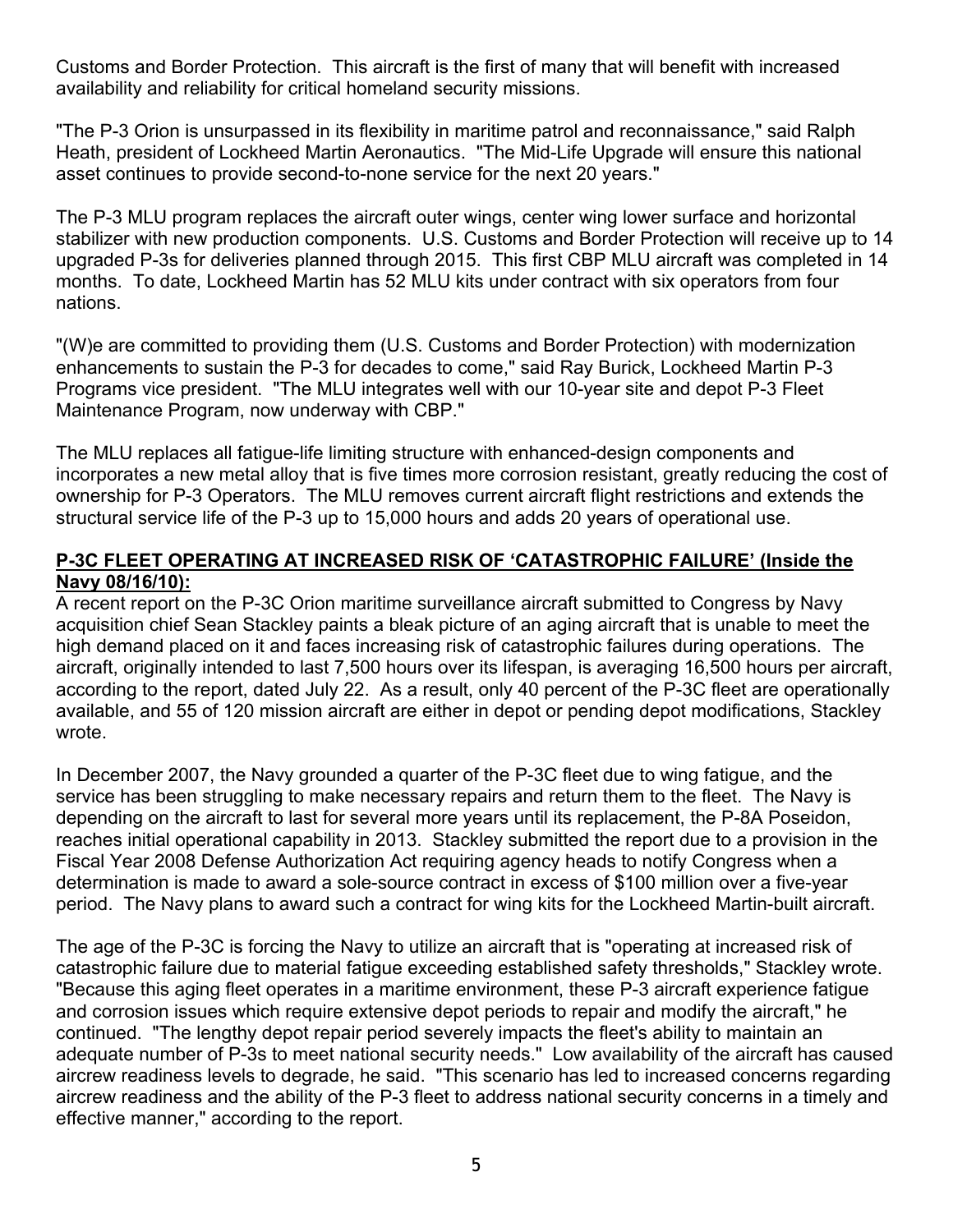The program has been operating under a multiple-award contract (MAC), but so far contractors have been unable and unwilling to adequately plan and resource due to low quantities and intermittent orders, and the contractors have not maintained an adequate number of experienced workers, the report states. "The current MAC environment has (1) resulted in an unacceptable aircraft TAT [turn around time] that is harmful to national security and aircrew safety/readiness; (2) failed to deliver a robust competitive environment (i.e., contractors have not lowered prices nor reduced delivery schedules during the fair opportunity process); and (3) resulted in decreased quality due to ineffective quality management systems, including an inadequately skilled workforce," Stackley wrote.

To reduce turnaround time and increase readiness by returning P-3s to combatant commanders, Naval Air Systems Command wants to implement a new approach for the prospective indefinite delivery/indefinite quantity contract "by replacing the Outer Wing Assembly (OWA) of mission-configured aircraft with a contractor-managed rotatable pool of new and refurbished outer wings removed from Fleet-selected aircraft," the report states. "This rotatable wing concept entails the removal, disassembly and refurbishment of outer wings and subsequent systematic reinstallation of aircraft system components, including fuel, hydraulic, pneumatic, electrical, flight control and engine-related assemblies," the report continues. "These items are cannibalized and transferred from other on-site inducted aircraft to later support a complete outer wing replacement.

The contractor awarded this contract will conduct other depot-level maintenance requirements concurrently with the wing replacement." Awarding a single-source contract would reduce turn-around time from the current average in excess of 550 days to only 345 days. The report does not specify how much the total contract award would be worth. Doug Abbotts, a Naval Air Systems Command spokesman, said the Navy is currently under contract with Lockheed Martin for 13 wing kits averaging about \$10 million apiece, although he said future contracts may differ from the figure depending on what materials or modifications are needed. On Aug. 11, the P-8A program received approval to begin low-rate production, referred to in Pentagon parlance as Milestone C, bringing it one step closer to its 2013 IOC, according to a statement from Naval Air Systems Command. Naval Air Station Jacksonville, FL, will host the first operational P-8A squadron.

# *Inside the Navy article by Dan Taylor*

# **NEWS ABOUT THE NEW AIRCREW RATE:**

As you may know, the Navy has consolidated all enlisted aircrew positions under a new rate called Naval Aircrewman that adopted the old AW rating badge. Initially, there were plans to create new aircrew wing designs for each specific aircrew position, i.e., a different wing design for flight engineers, in-flight technicians, non-acoustic sensor operators, acoustic sensor operators, observers, etc. However, this is apparently not going to be the case. According to the crew members of a VP-30 P-3C that attended the International Air Show at Barnes Field in Westfield, MA during the weekend of August 21<sup>st</sup> and 22<sup>nd</sup>, the Navy has decided to retain the old aircrew wings and will not be creating any new wing designs for enlisted men. All of the VP-30 crewmembers at Barnes Field were wearing their new aircrew rate designations on their flight suit nametags. An airman flight engineer trainee was observed with "AWFAN" on his nametag and a first class non-acoustic sensor operator was observed with "AWO1". Also, it may interest you all to know that all TAR AWs were recently forced to leave the USNR and are now members of the regular Navy. This action was taken to provide better opportunities for advancement to full-time AWs engaged in training part-time reservists.

# **IMPORTANT VETERAN'S OUTREACH INFORMATION (from VP-92's John Schwind):**

Hey guys, just wanted to let you all know that we have a friend in the Veterans Outreach Organization in Massachusetts. He is a retired CMC/COB (SS) and I had the pleasure of meeting him a few weeks ago. We talked at great length about the things his organization does for veterans including housing,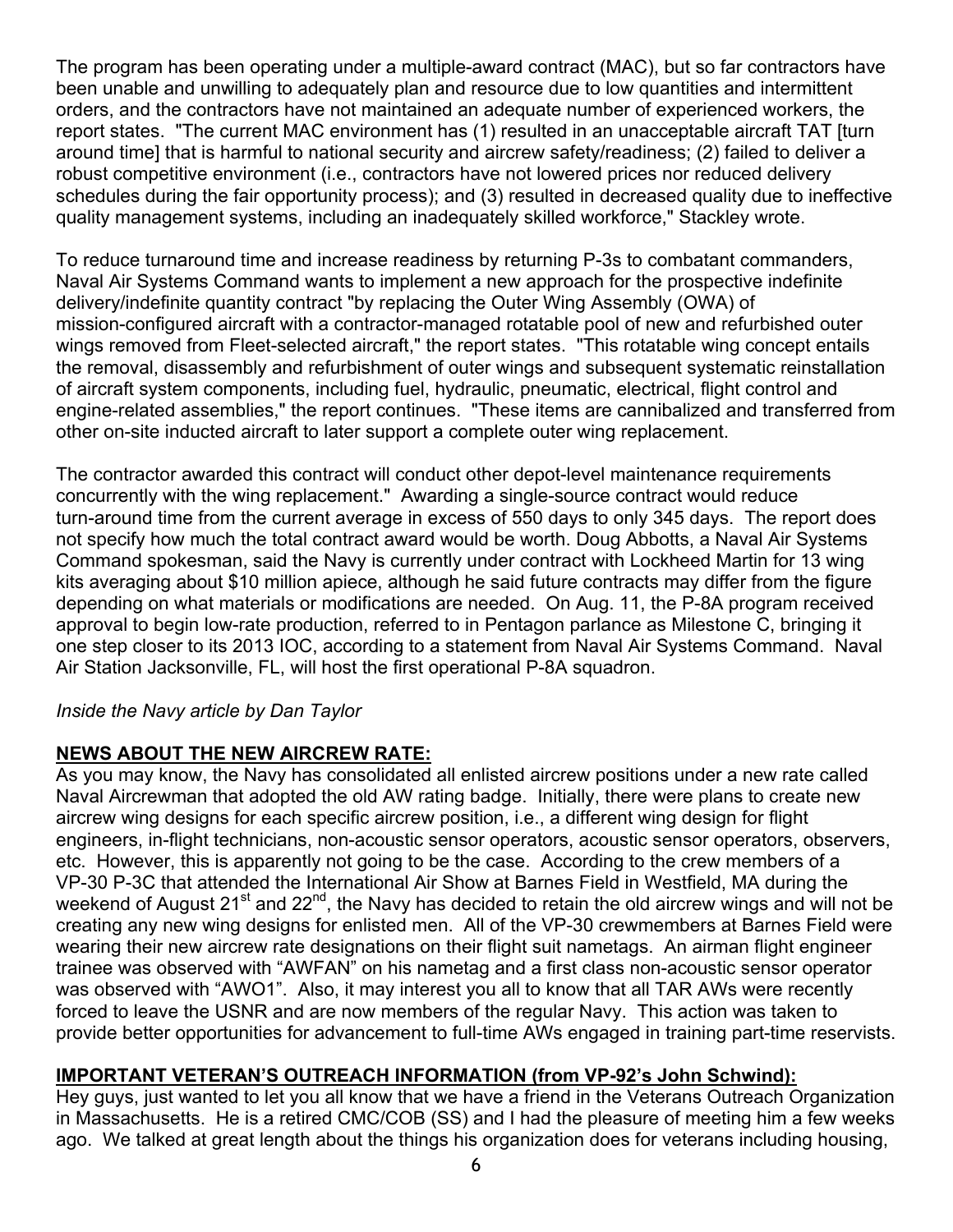training, and other assorted needs that a veteran might face. His name is John E Ratka and he is the executive director of this organization. John's office is located at 10 Reed Street, Haverhill MA.01830, his phone number is 978-372-3626, and the organization's web site is at http://northeastveterans.org. If you know a veteran who needs some assistance pass this info on.

# **DD-214 AND SOCIAL SECURITY BENEFIT (from VP-92's Tom Doughty):**

FYI...worth checking out. Good information for all Veterans who served on active duty between January 1957 and December 31, 2001 and is planning for retirement. In a nutshell it boils down to this:

You qualify for a higher social security payment because of your Military service, for active duty any time from 1957 through 2001 (the program was done away with 1 January 2002). Up to \$1200 per year of earnings credit credited at time of application - which can make a substantial difference in social security monthly payments upon your retirement.

You must bring your DD-214 to the Social Security Office and you must ask for this benefit to receive it! See the Social Security web site at http://www.ssa.gov/retire2/military.htm for details. This is something to put in your files for when you apply for Social Security down the road. It is NOT just for retirees, BUT anyone who has served on active duty between January 1957 and December 31, 2001.

FYI - this benefit is not automatic, you must ask for it! We've all been on active duty between 1957 and 2001 or know someone who has. Passing on good information for all you military folks when you apply for social security. I know this may be too early for some of you to think about social security but, keep living and you will reach that age.

# **IMPORTANT TRICARE INFORMATION (from VP-92's Jim Fitzgerald):**

Medicare does not provide medical coverage while traveling overseas, in most places other than U.S. territories. TriCare and TriCare For Life do not either, or at least they didn't. Beginning September 1, 2010, TriCare and TriCare For Life will provide medical and prescription coverage almost anywhere you travel, even dental and eyes, if you have that option. The only difference with TFL is that you must pay the annual deductable of \$150 per member and the basic co-pay for TriCare. This is a significant and wonderful improvement for retired military that want to do world traveling or settle outside the U.S. Details are available on the TriCare web site at http://www.tricare.mil. I called their toll free number (800-444-5445) to verify this. I thought I was dreaming but it's true. Check out the details for yourself.

# **A SPECIAL INVITATION FROM ENS JOHN LEEDS:**

I would like to extend an invitation to all the members of the VP Association to join us for the 2011 Maritime Patrol and Reconnaissance Force (MPRF) Reunion, Symposium, and Heritage Celebration at NAS Jacksonville, FL between April  $4<sup>th</sup>$  and  $8<sup>th</sup>$  2011.

Next year will mark the Centennial of Naval Aviation, and we would like to celebrate the entire MPRF's contribution to Naval Aviation history. Events planned for the MPRF Reunion, Symposium, and Heritage Celebration will include fly-in and static displays of aircraft (PBY Catalina, PV Harpoon, P-3 Orion, EP-3 Aries, P-8 Poseidon, and BAMS-D UAS-model [the mix of aircraft is subject to change]), a golf tourney, an evening social, a Heritage flight-suit dinner, and many other events and speakers honoring Maritime Patrol and Reconnaissance history.

Please feel free to pass this information along to anybody else who is or was associated with Maritime Patrol and Reconnaissance who might be interested in attending. We would like to have as large a turnout of past MPRF Warriors as possible to help celebrate our great community. If you have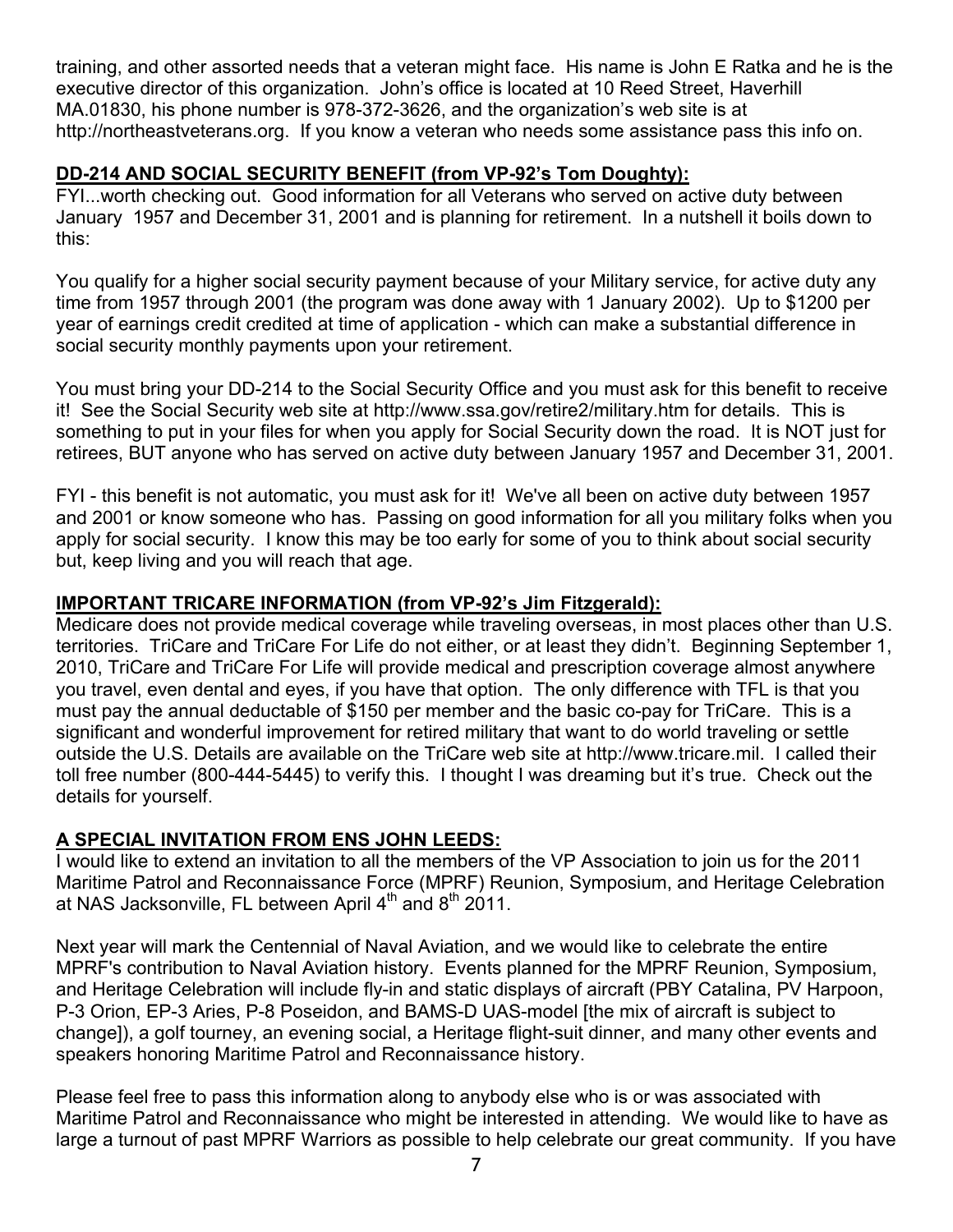any questions, please contact me at ENS John Leeds, CPRW-11 BLDG 659, NAS Jacksonville FL, landline 904-542-1321, cell phone 919-698-3865, e-mail john.leeds@navy.mil.

More information and pictures can be found on-line at www.facebook.com/mprfheritage.

# **VP ASSOCIATION P-3 ORION SHIRTS:**



We still have a few of the polo shirts left over from the recent VP Association reunion. The 100% cotton shirts are maroon and feature a P-3 Orion with "US Navy" and the slogan "Four Turning VP Four Burning" embroidered over the left breast as shown here. The shirts are \$30 plus \$5 for shipping while supplies last. Contact Bill Hanigan at vpassociation@aol.com if you would like a shirt. There are also a few gray VP-92 shirts and VP Association hats from previous reunions available too.

# **A FEW VP-911 AND VP-92 PATCHES ARE STILL AVAILABLE:**



A few VP-911 and VP-92 patches are still available. Each patch costs only \$6 and all the profits go to the admin fund. Shipping is \$5 for the first patch and is free for additional patches in the same order up to the capacity of a USPS Priority Mail envelope. There are only a few left and once they are gone that's probably it for them. If you want any contact Marc Frattasio ASAP at marc\_frattasio@yahoo.com or call him at 781-294-4491. We may also produce VP-912, VP-913, VP-914, VP-915, and VP-MAU patches if demand exists (we have to order at least 35 of each). Contact Marc if you want patches from these squadrons.



Wayne H. Heiser, a former career Navy Stationkeeper/TAR CPO, has written a comprehensive three-volume history of the Naval Air Reserve during the years 1916-1942. The first volume (ISBN 978-0977826704) presents a chronological history of the Naval Air Reserve from its early origins through the beginning of the Second World War, when the USNR basically ceased to exist due to the

# **RECOMMENDED READING:**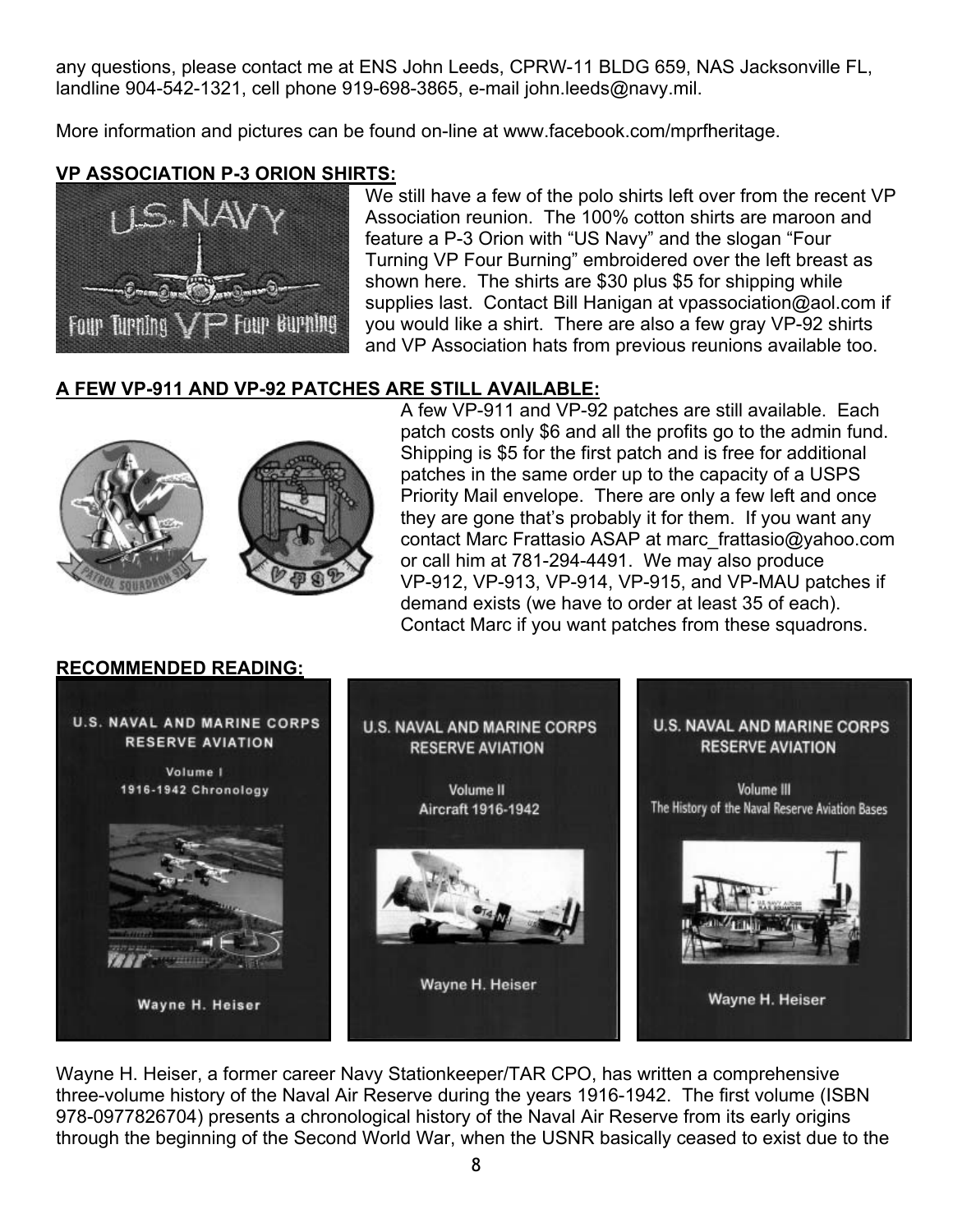mobilization of the reserve. The second volume (ISBN 978-0977826711) covers the aircraft flown by the Naval Air Reserve during that period. The third volume (ISBN 978-0759682375) covers the early bases used by the Naval Air Reserve during that period. These books are very well researched and make for very interesting reading. There is substantial coverage given to NAS Squantum in each volume as this base was an important part of the early Naval Air Reserve program. These are terrific books that together provide a very detailed history of the early years of the Naval Air Reserve. The easiest way to order these books is to do so on-line via the links presented on the "Geedunk" page of the VP Association's web site at http://www.vpassociation.org. Alternatively, you could try having a local bookstore order them for you using the ISBN numbers presented here.

# **ON THE INTERNET:**

Did you know that the VP-93 Alumni Association has "adopted" and maintains a Lockheed P-3B Orion at the Selfridge Military Air Museum and Air Park (http://www.selfridgeairmuseum.org) on Selfridge Air National Guard Base near Detroit, MI? Former VP-93 P-3B LH02 has been restored and is open to visitors on weekend schedules from April through October. Guided tours through the aircraft's cabin are presented that are in many cases operated by former VP-92 people such as Jerry Lach and Cindi MacKool who were airlifted from Selfridge ANGB to NAS South Weymouth and NAS Brunswick so they could continue drilling after VP-93 was decommissioned in September 1994. For more information go to the VP-93 Alumni Association web site at http://home.roadrunner.com/~vp93 or contact Jerry Lach at ss1jsl@comcast.net.

# **MONTHLY MEETING:**

Don't forget that we meet for lunch on the last Thursday of every month at the Officer's Club at Hanscom AFB in Bedford, MA from 1130 to 1330. Please join us if you can. If you don't have a military ID (base stickers are no longer required) contact Okie O'Connell at 781-335-0553 or Bill Hanigan at 781-585-4950 so your name can be added to the base's security access list. Note, all persons without a military ID are required to enter the base at the civilian gate, not the Hartwell gate.

# **PARTING SHOTS:**

*RIGHT: Arthur Ricca, Raymond St. Onge, and Jaque LaValee are in VP-92's Maintenance Control office sometime during the late 1990s. Courtesy of Arthur Ricca.*